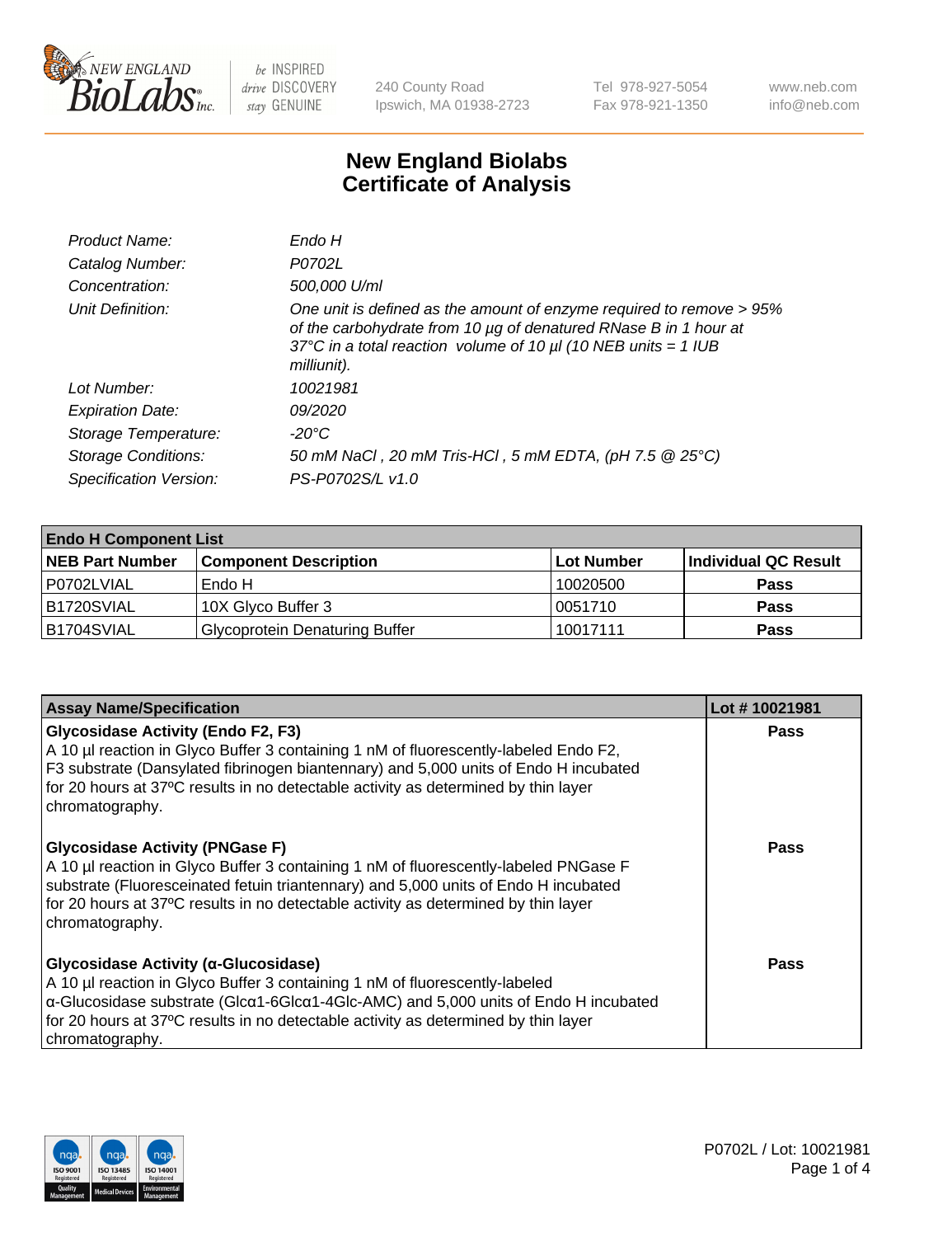

240 County Road Ipswich, MA 01938-2723 Tel 978-927-5054 Fax 978-921-1350

www.neb.com info@neb.com

| <b>Assay Name/Specification</b>                                                                                                                                                                                                                                                                                                                             | Lot #10021981 |
|-------------------------------------------------------------------------------------------------------------------------------------------------------------------------------------------------------------------------------------------------------------------------------------------------------------------------------------------------------------|---------------|
| Glycosidase Activity (α-N-Acetylgalactosaminidase)<br>A 10 µl reaction in Glyco Buffer 3 containing 1 nM of fluorescently-labeled<br>α-N-Acetylgalactosaminidase substrate (GalNAcα1-3(Fucα1-2)Galβ1-4Glc-AMC) and 5,000<br>units of Endo H incubated for 20 hours at 37°C results in no detectable activity as<br>determined by thin layer chromatography. | <b>Pass</b>   |
| Glycosidase Activity (α-Neuraminidase)<br>A 10 µl reaction in Glyco Buffer 3 containing 1 nM of fluorescently-labeled<br>α-Neuraminidase substrate (Neu5Acα2-3Galβ1-3GlcNAcβ1-3Galβ1-4Glc-AMC) and 5,000<br>units of Endo H incubated for 20 hours at 37°C results in no detectable activity as<br>determined by thin layer chromatography.                 | <b>Pass</b>   |
| Glycosidase Activity (α1-2 Fucosidase)<br>A 10 µl reaction in Glyco Buffer 3 containing 1 nM of fluorescently-labeled<br>α-Fucosidase substrate (Fucα1-2Galβ1-4Glc-AMC) and 5,000 units of Endo H incubated<br>for 20 hours at 37°C results in no detectable activity as determined by thin layer<br>chromatography.                                        | <b>Pass</b>   |
| Glycosidase Activity (α1-3 Fucosidase)<br>A 10 µl reaction in Glyco Buffer 3 containing 1 nM of fluorescently-labeled<br>α-Fucosidase substrate (Fucα1-3Galβ1-4GlcNAcβ1-3Galβ1-4Glc-AMC) and 5,000 units of<br>Endo H incubated for 20 hours at 37°C results in no detectable activity as<br>determined by thin layer chromatography.                       | <b>Pass</b>   |
| Glycosidase Activity (α1-3 Galactosidase)<br>A 10 µl reaction in Glyco Buffer 3 containing 1 nM of fluorescently-labeled<br>α-Galactosidase substrate (Galα1-3Galβ1-4GlcNAc-AMC) and 5,000 units of Endo H<br>incubated for 20 hours at 37°C results in no detectable activity as determined by<br>thin layer chromatography.                               | <b>Pass</b>   |
| Glycosidase Activity (a1-3 Mannosidase)<br>A 10 µl reaction in Glyco Buffer 3 containing 1 nM of fluorescently-labeled<br>α-Mannosidase substrate (Manα1-3Manβ1-4GlcNAc-AMC) and 5,000 units of Endo H<br>incubated for 20 hours at 37°C results in no detectable activity as determined by<br>thin layer chromatography.                                   | <b>Pass</b>   |
| Glycosidase Activity (a1-6 Galactosidase)<br>A 10 µl reaction in Glyco Buffer 3 containing 1 nM of fluorescently-labeled<br>α-Galactosidase substrate (Galα1-6Galα1-6Glcα1-2Fru-AMC) and 5,000 units of Endo H<br>incubated for 20 hours at 37°C results in no detectable activity as determined by<br>thin layer chromatography.                           | <b>Pass</b>   |

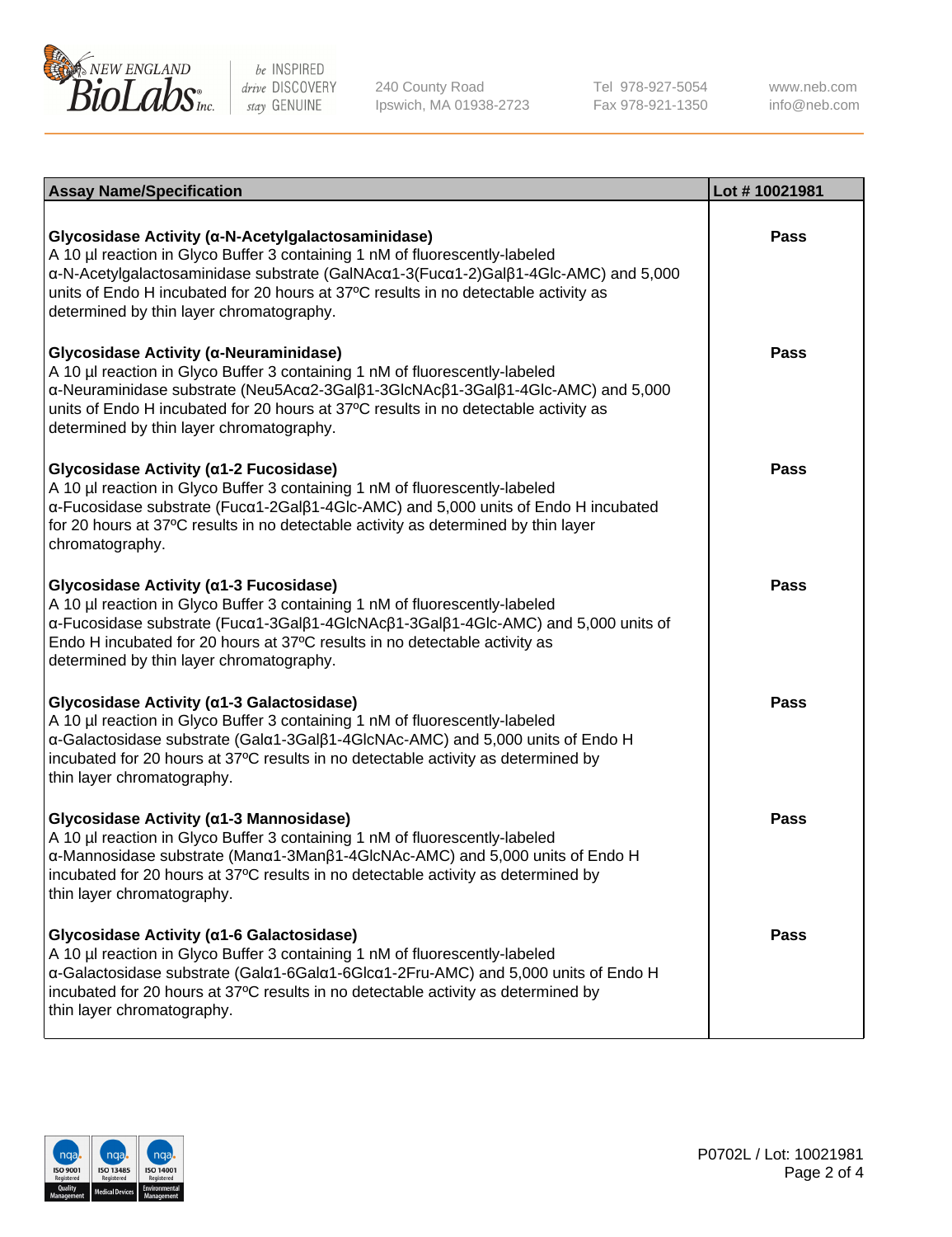

240 County Road Ipswich, MA 01938-2723 Tel 978-927-5054 Fax 978-921-1350 www.neb.com info@neb.com

| <b>Assay Name/Specification</b>                                                                                                                                                                                                                                                                                                                                      | Lot #10021981 |
|----------------------------------------------------------------------------------------------------------------------------------------------------------------------------------------------------------------------------------------------------------------------------------------------------------------------------------------------------------------------|---------------|
| Glycosidase Activity (α1-6 Mannosidase)<br>A 10 µl reaction in Glyco Buffer 3 containing 1 nM of fluorescently-labeled<br>α-Mannosidase substrate (Μanα1-6Μanα1-6(Μanα1-3)Man-AMC) and 5,000 units of Endo H<br>incubated for 20 hours at 37°C results in no detectable activity as determined by<br>thin layer chromatography.                                      | <b>Pass</b>   |
| Glycosidase Activity (β-Mannosidase)<br>A 10 µl reaction in Glyco Buffer 3 containing 1 nM of fluorescently-labeled<br>$\beta$ -Mannosidase substrate (Man $\beta$ 1-4Man $\beta$ 1-4Man-AMC) and 5,000 units of Endo H incubated<br>for 20 hours at 37°C results in no detectable activity as determined by thin layer<br>chromatography.                           | <b>Pass</b>   |
| Glycosidase Activity (β-N-Acetylgalactosaminidase)<br>A 10 µl reaction in Glyco Buffer 3 containing 1 nM of fluorescently-labeled<br>β-N-Acetylgalactosaminidase substrate (GalNAcβ1-4Galβ1-4Glc-AMC) and 5,000 units of<br>Endo H incubated for 20 hours at 37°C results in no detectable activity as<br>determined by thin layer chromatography.                   | <b>Pass</b>   |
| Glycosidase Activity (β-N-Acetylglucosaminidase)<br>A 10 µl reaction in Glyco Buffer 3 containing 1 nM of fluorescently-labeled<br>β-N-Acetylglucosaminidase substrate (GlcNAcβ1-4GlcNAcβ1-4GlcNAc-AMC) and 5,000 units<br>of Endo H incubated for 20 hours at 37°C results in no detectable activity as<br>determined by thin layer chromatography.                 | <b>Pass</b>   |
| Glycosidase Activity (β-Xylosidase)<br>A 10 µl reaction in Glyco Buffer 3 containing 1 nM of fluorescently-labeled<br>β-Xylosidase substrate (Xylβ1-4Xylβ1-4Xylβ1-4Xyl-AMC) and 5,000 units of Endo H<br>incubated for 20 hours at 37°C results in no detectable activity as determined by<br>thin layer chromatography.                                             | <b>Pass</b>   |
| Glycosidase Activity (β1-3 Galactosidase)<br>A 10 µl reaction in Glyco Buffer 3 containing 1 nM of fluorescently-labeled<br>$\beta$ -Galactosidase substrate (Gal $\beta$ 1-3GlcNAc $\beta$ 1-4Gal $\beta$ 1-4Glc-AMC) and 5,000 units of Endo<br>H incubated for 20 hours at 37°C results in no detectable activity as determined by<br>thin layer chromatography.  | <b>Pass</b>   |
| Glycosidase Activity (β1-4 Galactosidase)<br>A 10 µl reaction in Glyco Buffer 3 containing 1 nM of fluorescently-labeled<br>$\beta$ -Galactosidase substrate (Gal $\beta$ 1-4GlcNAc $\beta$ 1-3Gal $\beta$ 1-4Glc -AMC) and 5,000 units of Endo<br>H incubated for 20 hours at 37°C results in no detectable activity as determined by<br>thin layer chromatography. | Pass          |
| <b>Protease Activity (SDS-PAGE)</b>                                                                                                                                                                                                                                                                                                                                  | <b>Pass</b>   |